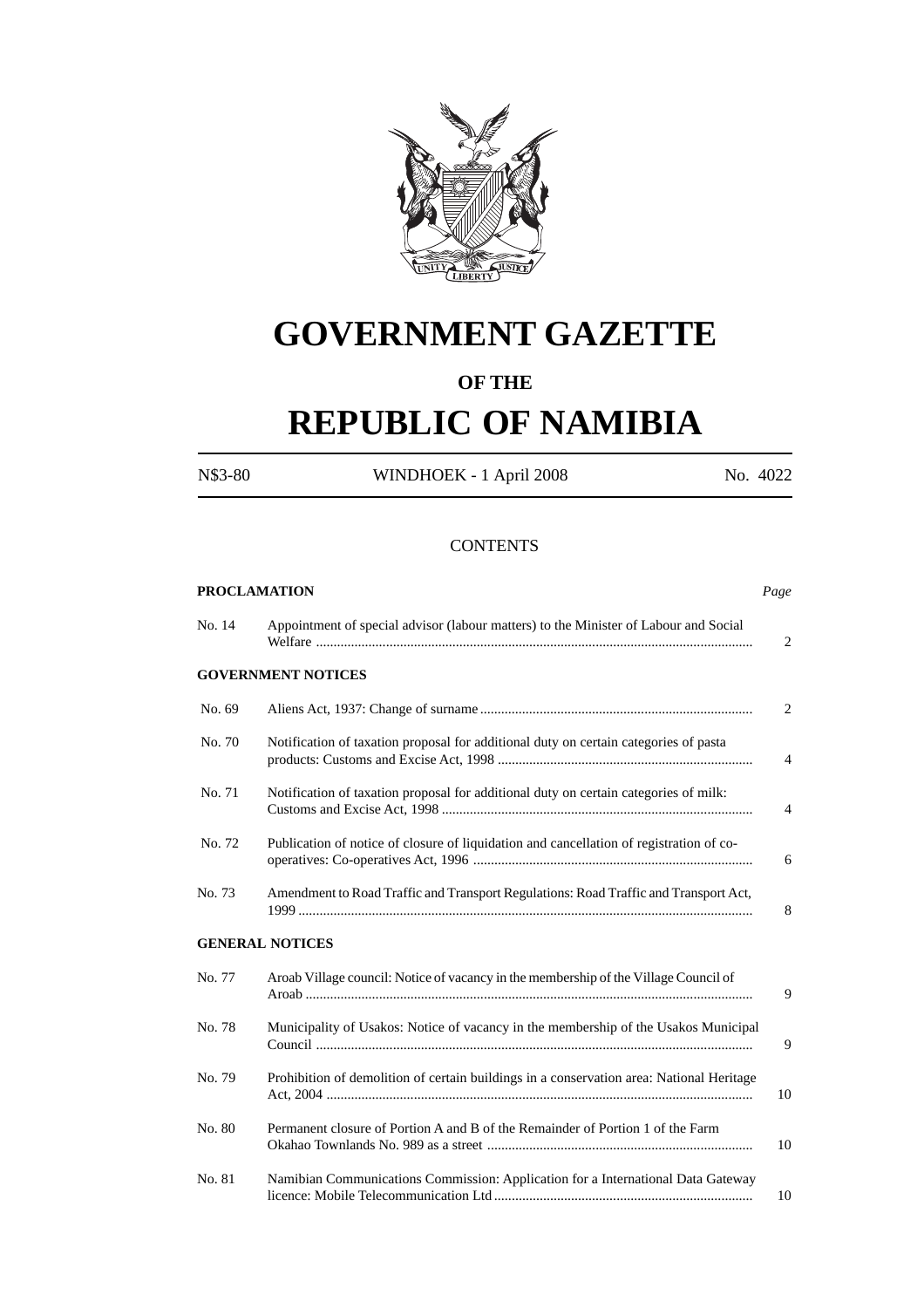|        | Government Gazette 1 April 2008                                                     | No. 4022 |
|--------|-------------------------------------------------------------------------------------|----------|
| No. 82 | Namibian Communications Commission: Renewal of Satellite Earth Station licence:     | 11       |
| No. 83 | Namibian Communications Commission: Application for an International Data Gateway   | 11       |
| No. 84 | Veterinary Council of Namibia: Nomination of candidates for the election of members | 12       |
| No. 85 |                                                                                     | 13       |
| No. 86 | Bank of Namibia: Statement of Assets and Liabilities as at close of business on     | 16       |

# **Proclamation**

by the

### **PRESIDENT OF THE REPUBLIC OF NAMIBIA**

#### No. 14 2008

## APPOINTMENT OF SPECIAL ADVISOR (LABOUR MATTERS) TO THE MINISTER OF LABOUR AND SOCIAL WELFARE

Under the powers vested in me by Article 32(3)(i)(ee) of the Namibian Constitution read together with section 1(1) of the Special Advisors and Regional Representatives Appointment Act, 1990 (Act No. 6 of 1990), I appoint Vicki Erenstein Ya Toivo as Special Advisor (labour matters) to the Minister of Labour and Social Welfare with effect from 18 May 2008.

Given under my Hand and the Seal of the Republic of Namibia at Windhoek, this 5th day of March, Two Thousand and Eight.

**HIFIKEPUNYE POHAMBA President BY ORDER OF THE PRESIDENT-IN-CABINET**

# **Government Notices**

\_\_\_\_\_\_\_\_\_\_\_\_\_\_\_\_

# **MINISTRY OF HOME AFFAIRS AND IMMIGRATION**

No. 69 2008

ALIENS ACT, 1937, CHANGE OF SURNAME

In terms of section 9(1) of the Aliens Act, 1937 (Act No. 1 of 1937), it is hereby made known that the Minister of Home Affairs and Immigration has under the said section authorized each person whose name and residential address appear in column 1 of the schedule hereto assume the surname mentioned in column 2 of the schedule opposite his or her name in column 1.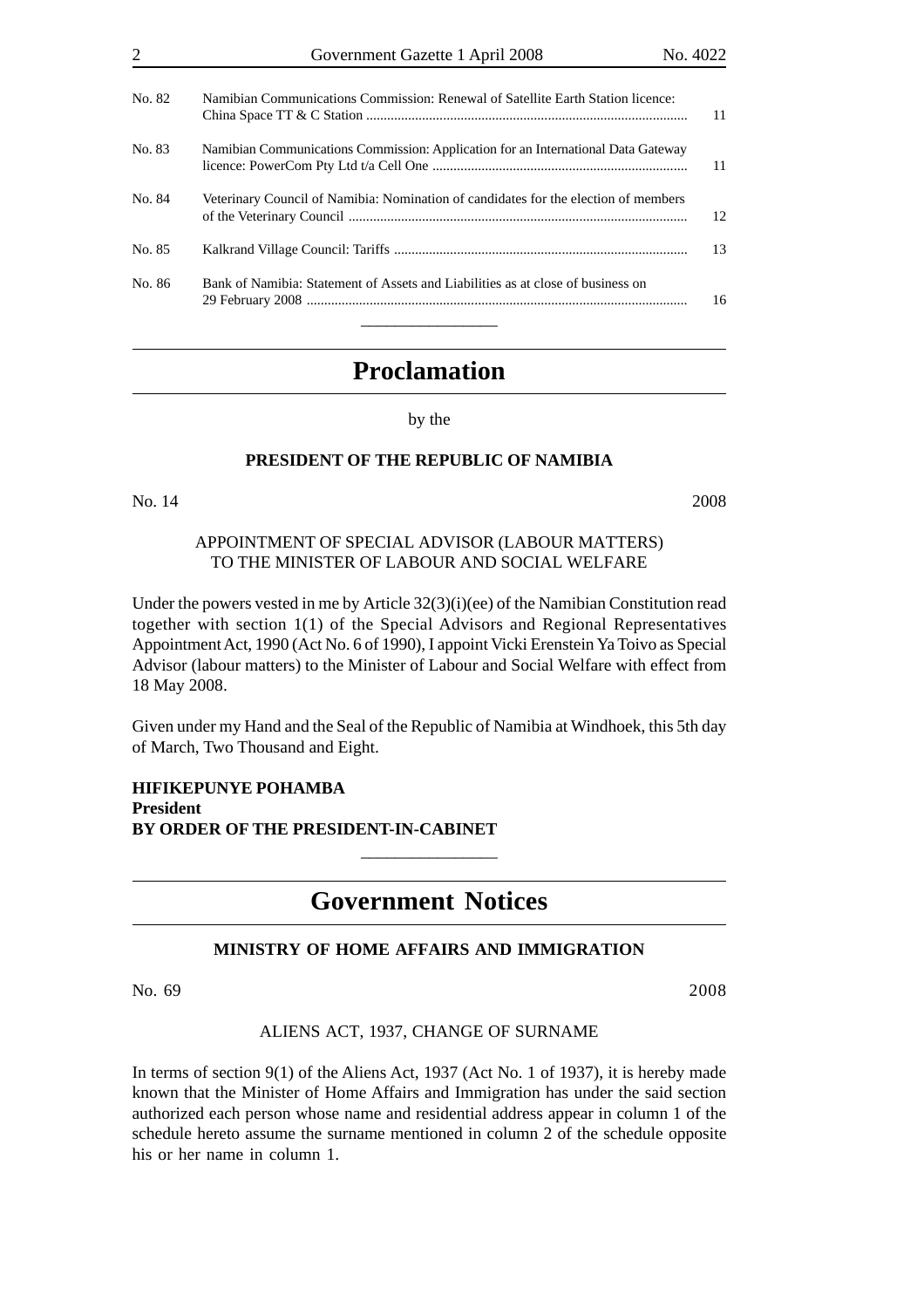| <b>SURNAME</b> | NAME (S)                       | <b>RESIDENTIAL</b><br><b>ADDRESS</b>               | <b>SURNAME</b>  |
|----------------|--------------------------------|----------------------------------------------------|-----------------|
| Auchab         | Immanuel                       | Kalkfeld<br>Otjozondjupa Region                    | Namboa          |
| Shinghwete     | Ester                          | Engela Ohamgwena<br>Region                         | Andreas         |
| Vanyika        | Petrus                         | Oshikango<br>Ohangwena Region                      | Ngesheya        |
| Emvula         | Gebhard Kushulitha<br>Kamwandi | Erf No. 2804<br>Trouspat Walvis Bay                | Nakaleke        |
| Salomo         | Mateus                         | Erf 145 Edimba Street<br>Hakahana                  | Ankome          |
| Andreas        | Evangeline Hanya-<br>gha       | Uis Mine Erongo<br>Region                          | Shaikivene      |
| Elobiam        | Festus                         | Gobabis Military<br><b>Base</b>                    | Shipepe         |
| Hiangoro       | Hetti                          | Die Oupad Pos<br>Gobabis                           | Muvangua        |
| Henock         | Sarlotte                       | Rehoboth Hardap<br>Region                          | Iyambo          |
| Haindula       | Gabriel                        | Erf 5129 Mirre Street<br>Soweto                    | Shilongo        |
| Amwaama        | Helena Bertha                  | Omukondo<br>Ongandjera Omusati<br>Region           | Frans           |
| Ndara          | Anton Kandandu                 | Erf 133 Berg Street<br>Karibib                     | Kandandu        |
| Goigob         | David                          | Erf 554 David<br><b>Goresed Street</b><br>Katutura | Mungunda        |
| Hamukoto       | Johannes Aupapa                | N D C Stall No.6<br>Independence Avenue            | Shekuza         |
| Joseph         | Koladu                         | Ondaanda Eenhana<br>Ohangwena Region               | Nghihalwa       |
| Petrus         | <b>Matias</b>                  | Uubvlei Namdeb<br>Oranjemund                       | Ndipolifa       |
| Abraham        | Elia                           | Erf 1643 Danube<br>Street Wanaheda                 | Eliaser         |
| Dawid          | Vilho                          | Erf 4353 Borwed<br><b>Street Khomasdal</b>         | Kalambi         |
| <b>Mathias</b> | Daisry Ndeshihala              | 161 Olof Palm Street<br><b>Eros Windhoek</b>       | Dumeni          |
| Nel            | Tanya Dorothy                  | 48 Feld Street<br>Ausspannplatz                    | Beyer           |
| Sitimba        | <b>Bartholomeus</b>            | PO Box 297<br>Grootfontein                         | Haingura        |
| Kamati         | Christophine<br>Mwalimushi     | 2 Havey Street<br>Windhoek West                    | Kamati-Chikonti |
| Xaagub         | Rudolf                         | Ov 12/1 Markus<br>Shiwala Street<br>Katutura       | Hamased         |

# SCHEDULE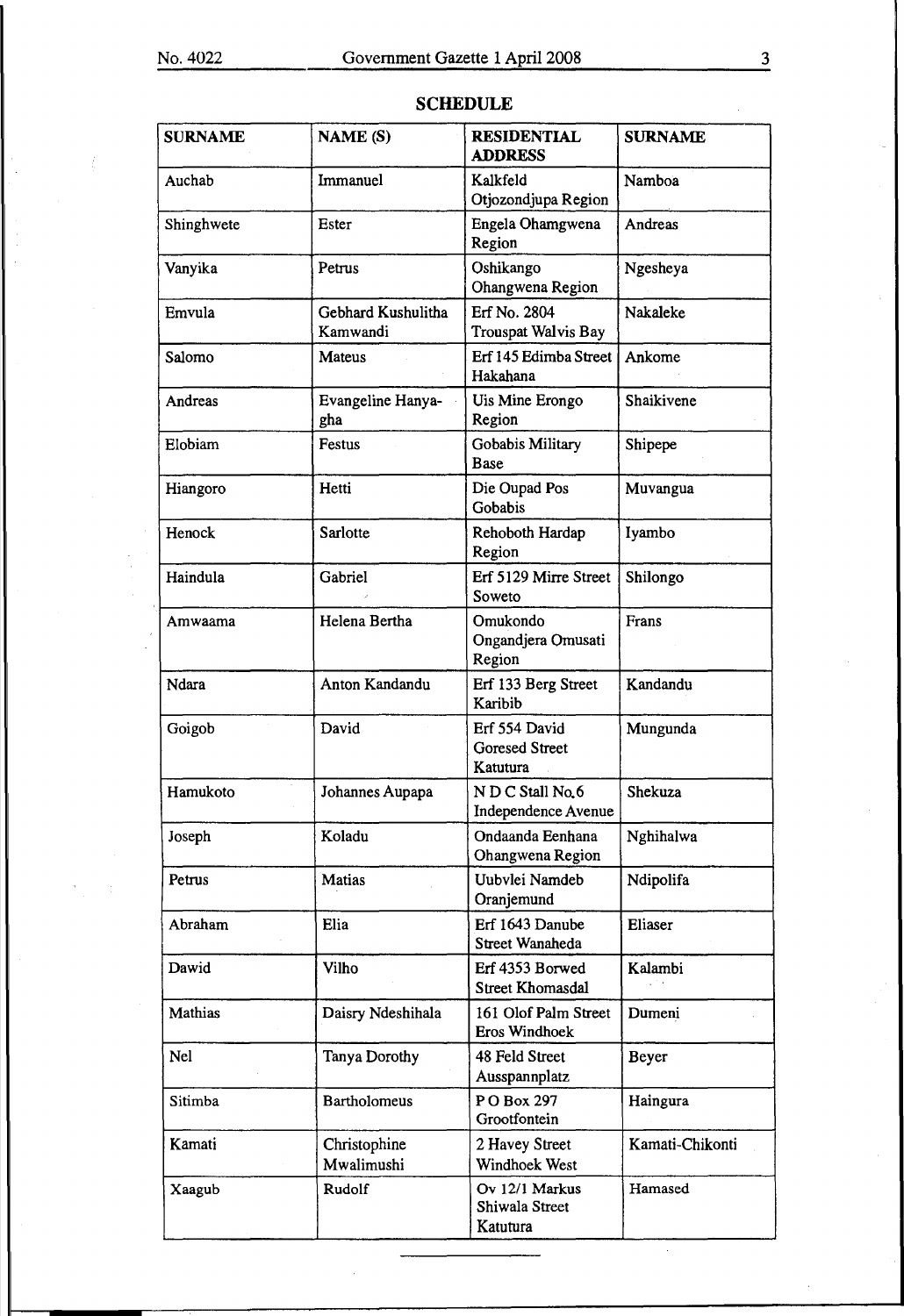#### MINISTRY OF FINANCE

No. 70

2008

### NOTIFICATION OF TAXATION PROPOSAL FOR ADDITIONAL DUTY ON CERTAIN CATEGORIES OF PASTA PRODUCTS: CUSTOMS AND EXCISE ACT, 1998

In terms of section 13 of the Interpretation of Laws Proclamation, 1920 (Proclamation No. 37 of 1920), I give notice that, under section 65(1) of the Customs and Excise Act, 1998 (Act No. 20 of 1998), I have, on 9 October 2007, tabled a taxation proposal in the National Assembly for an additional duty to be levied on the importation of pasta products of the categories, and for the respective periods, specified in the Schedule, and is effective from that date.

#### SCHEDULE

# For the period 01 April 2007 - 31 December 2010

| turyj Coue |                  |    |     |
|------------|------------------|----|-----|
| 1902.11    | -Containing eggs | κg | 40% |
| 1902.19    | -Other           | kg | 40% |

# For the period 01 January 2011- 31 December 2014

#### *Tariff Code*

*Tariff Code* 

|        |                  | 40%       |
|--------|------------------|-----------|
| -Other | kg               | $40\%$ "; |
|        | -Containing eggs | kg        |

# S. KUUGONGELWA-AMADHILA MINISTER OF FINANCE Windhoek, 3 March 2008

#### MINISTRY OF FINANCE·

No. 71

2008

# NOTIFICATION OF TAXATION PROPOSAL FOR ADDITIONAL DUTY ON CERTAIN CATEGORIES OF MILK: CUSTOMS AND EXCISE ACT, 1998

In terms of section 13 of the Interpretation of Laws Proclamation, 1920 (Proclamation No. 37 of 1920), I give notice that, under section 65(1) of the Customs and Excise Act, 1998 (Act No. 20 of 1998), I have, on 3 October 2007, tabled a taxation proposal in the National Assembly for an additional duty to be levied on the importation of milk of the categories, and for the respective periods, specified in the Schedule, and is effective from that date.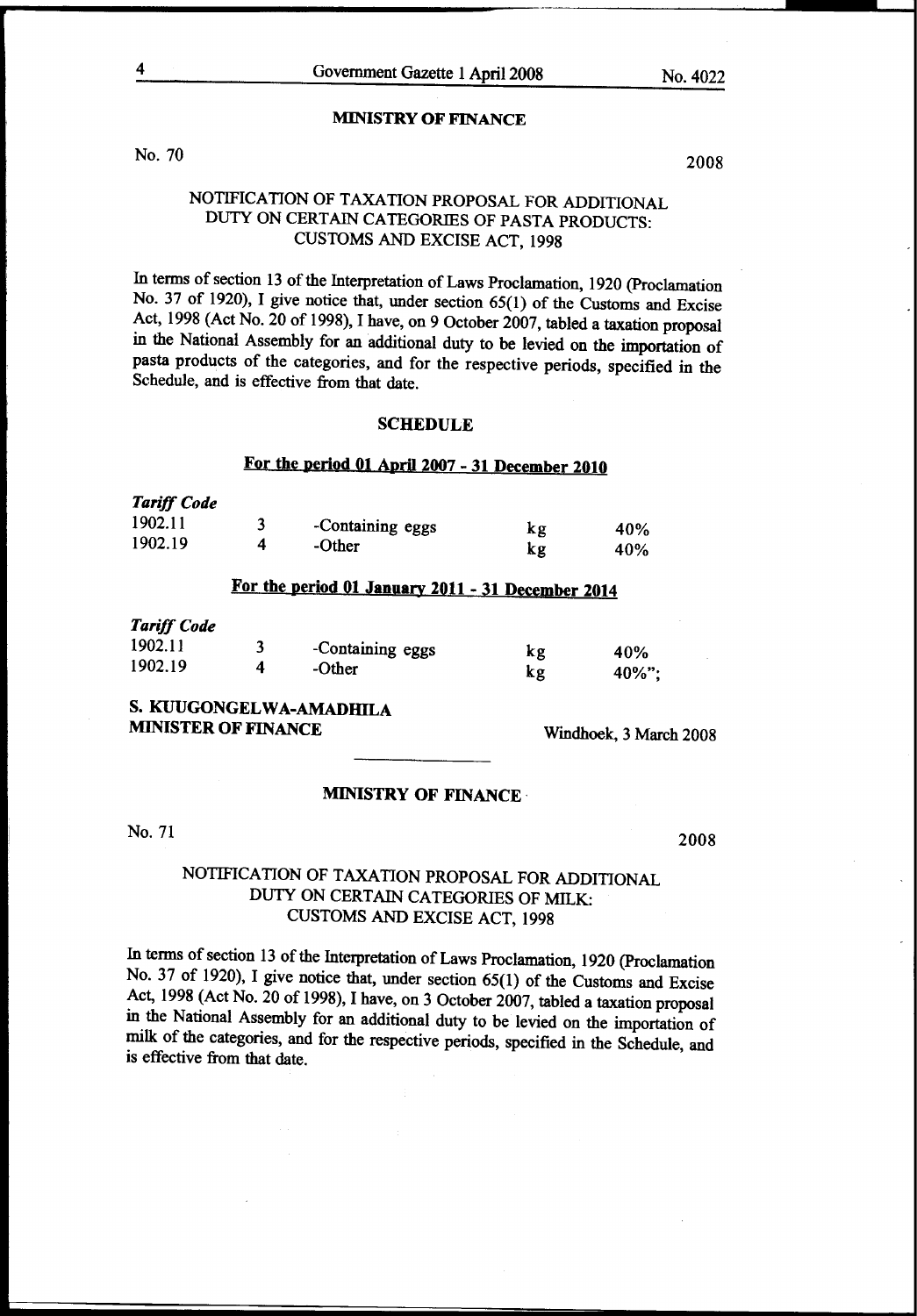| <b>Tariff</b>  | Sub-           |              | CD<br><b>Article</b>                           |       | <b>Additional rate of duty</b> |           |               |      |  |
|----------------|----------------|--------------|------------------------------------------------|-------|--------------------------------|-----------|---------------|------|--|
| <b>Heading</b> | <b>Heading</b> |              | description                                    | 2006- | 2009                           | 2010      | 2011          | 2012 |  |
|                |                |              |                                                | 2008  |                                |           |               |      |  |
| 04.01          |                |              | <b>Milk and</b>                                |       |                                |           |               |      |  |
|                |                |              | Cream, Not                                     |       |                                |           |               |      |  |
|                |                |              | Concentrated                                   |       |                                |           |               |      |  |
|                |                |              | <b>Not Containing</b><br><b>Added Sugar Or</b> |       |                                |           |               |      |  |
|                |                |              | <b>Other</b>                                   |       |                                |           |               |      |  |
|                |                |              | <b>Sweetening</b>                              |       |                                |           |               |      |  |
|                |                |              | Matter:                                        |       |                                |           |               |      |  |
|                | 0401.10        |              | Of a fat content,                              |       |                                |           |               |      |  |
|                |                |              | by mass, not                                   |       |                                |           |               |      |  |
|                |                |              | exceeding 1%                                   |       |                                |           |               |      |  |
|                |                |              | or skimmed (fat                                |       |                                |           |               |      |  |
|                |                |              | free):                                         |       |                                |           |               |      |  |
|                | .10            | 3            | Ultra High                                     | 40%   | 40%                            | 40% minus | 40% minus     | Zero |  |
|                |                |              | Temperature                                    |       |                                | 33%=26.8% | 66%=13.6%     |      |  |
|                |                |              | (UHT) or long                                  |       |                                |           |               |      |  |
|                |                |              | life milk*                                     |       |                                |           |               |      |  |
|                | .90            | $\mathbf{1}$ | Other                                          | 40%   | 40%                            | 40% minus | 40% minus     | Zero |  |
|                |                |              |                                                |       |                                | 33%=26.8% | $66\% = 13.6$ |      |  |
|                | 0401.20        |              | Of a fat content,                              |       |                                |           |               |      |  |
|                |                |              | by mass,                                       |       |                                |           |               |      |  |
|                |                |              | exceeding 1%<br>but not                        |       |                                |           |               |      |  |
|                |                |              | exceeding 6%                                   |       |                                |           |               |      |  |
|                | .10            | 8            | Ultra High                                     | 40%   | 40%                            | 40% minus | 40% minus     | Zero |  |
|                |                |              | temperature                                    |       |                                | 33%=26.8% | 66%=13.6%     |      |  |
|                |                |              | (UHT) or long                                  |       |                                |           |               |      |  |
|                |                |              | life milk*                                     |       |                                |           |               |      |  |
|                | .90            | 6            | Other                                          | 40%   | 40%                            | 40% minus | 40% minus     | Zero |  |
|                |                |              |                                                |       |                                | 33%=26.8% | 66%=13.6%     |      |  |
|                | 0401.30        |              | Of a fat content,                              |       |                                |           |               |      |  |
|                |                |              | by mass,                                       |       |                                |           |               |      |  |
|                |                |              | exceeding 6%                                   |       |                                |           |               |      |  |
|                | .10            | $\mathbf{2}$ | Ultra High                                     | 40%   | 40%                            | 40% minus | 40% minus     | Zero |  |
|                |                |              | temperature or                                 |       |                                | 33%=26.8% | 66%=13.6%     |      |  |
|                |                |              | long life milk*                                |       |                                |           |               |      |  |
|                | .90            | 0            | Other                                          | 40%   | 40%                            | 40% minus | 40% minus     | Zero |  |
|                |                |              |                                                |       |                                | 33%=26.8% | 66%=13.6%     |      |  |

#### SCHEDULE

\*Note 1: UHT and long life milk have been given new HS descriptions in 2004, as in this table.

\*Note 2: Long life milk includes extended shelf life (ESL) milk.

#### S. KUUGONGELWA-AMADHILA MINISTER OF FINANCE Windhoek, 3 March 2008

都市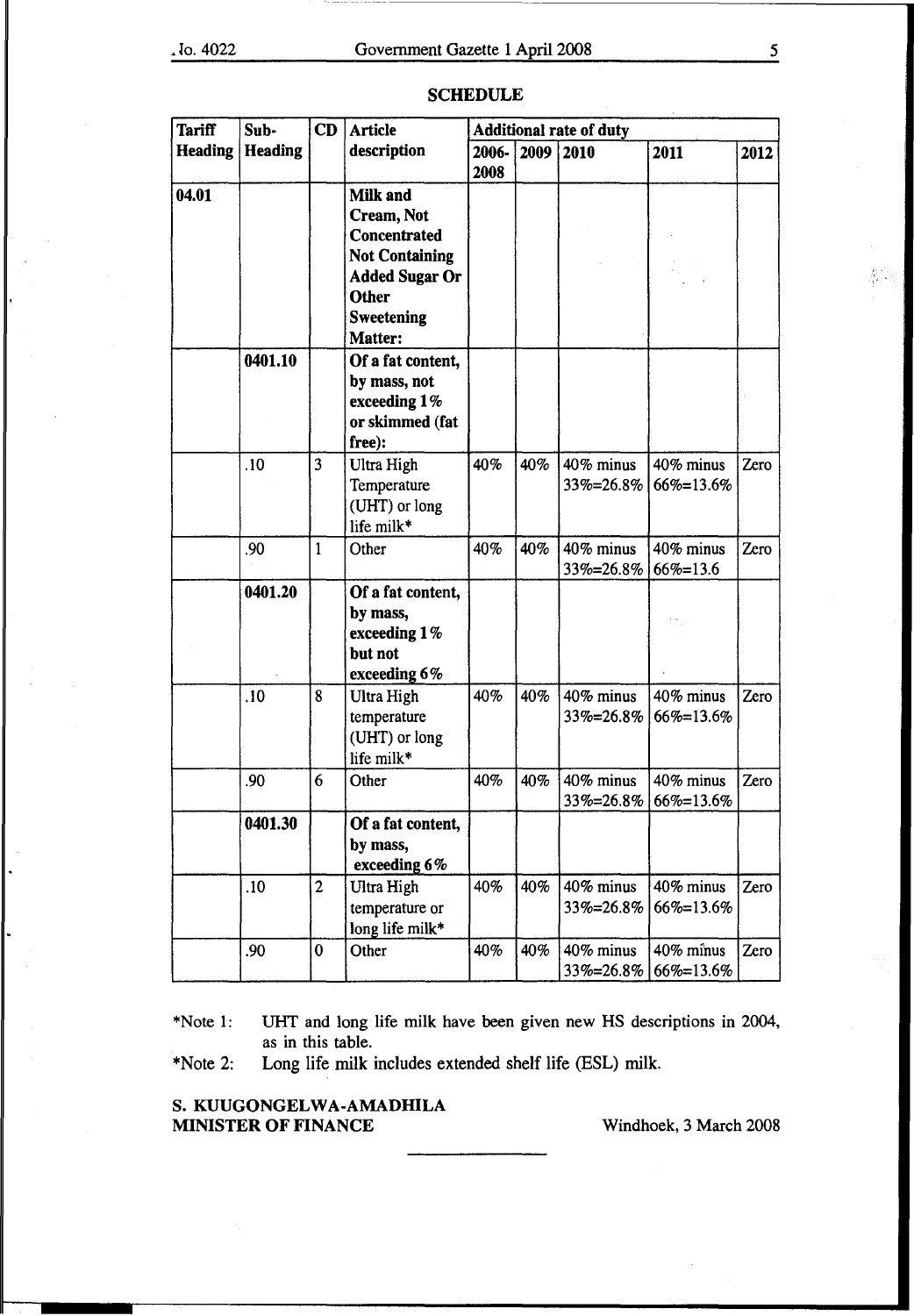#### **MINISTRY OF AGRICULTURE, WATER AND FORESTRY**

#### No. 72 2008

#### PUBLICATION OF NOTICE OF CLOSURE OF LIQUIDATION AND CANCELLATION OF REGISTRATION OF CO-OPERATIVES: CO-OPERATIVES ACT, 1996

In terms of section  $83(1)(b)$  of the Co-operatives Act, 1996 (Act No. 23 of 1996), the Registrar of Co-operatives hereby publishes notice of the closure of liquidation and the cancellation of registration of co-operatives with effect from 14 February 2008, as set out in the Schedule.

#### **MRS. P. KEEJA REGISTRAR OF CO-OPERATIVES**

#### **SCHEDULE**

- 1. Lungama Irrigation Project Co-operative Ltd, P.O. Box 129, Oshakati
- 2. Northern Namibia Farmers' Co-operative Ltd, P.O. Box 1549, Oshakati
- 3. Otjiwanda Multi-purpose Co-operative Ltd, P.O. Box 531, Grootfontein
- 4. Onesi Farmers' Co-operative Ltd, P.O. Box 16099, Oshihole
- 5. Same Day Panelbeaters Co-operative Ltd, P.O. Box 952, Keetmanshoop
- 6. Es Ghara Co-operative Ltd, Private Bag 2227, Gobabis
- 7. /AE//Gamas Development Workers' Savings and Credit Co-operative Ltd, P.O. Box 7537, Katutura, Windhoek
- 8. 56 Landlocked Namibian Farmers Co-operative Ltd, P.O. Box 22234, Windhoek
- 9. Omkhai Savings and Credit Co-operative Ltd, P.O. Box 62107, Katutura, Windhoek
- 10. Oruharui Co-operative Ltd, P.O. Box 25141, Windhoek
- 11. Tobias Hainyeko Savings and Credit Co-operative Ltd, P.O. Box 61779, Katutura, Windhoek
- 12. Caprivi Savings and Credit Co-operative Ltd, P.O. Box 1919, Ngweze, Katima Mulilo
- 13. Agricultural Venture Co-operative Ltd, P.O. Box 66, Khorixas
- 14. Namibia East Group Agriculture Co-operative Ltd, P.O. Box 2067, Rundu
- 15. Uibes Farmers' Co-operative Ltd, P.O. Box 249, Mariental
- 16. Haimat Farmers' Co-operative Ltd, P.O. Box 182, Gibeon
- 17. Kutenhoas Farmers' Co-operative Ltd, P.O. Box 171, Keetmanshoop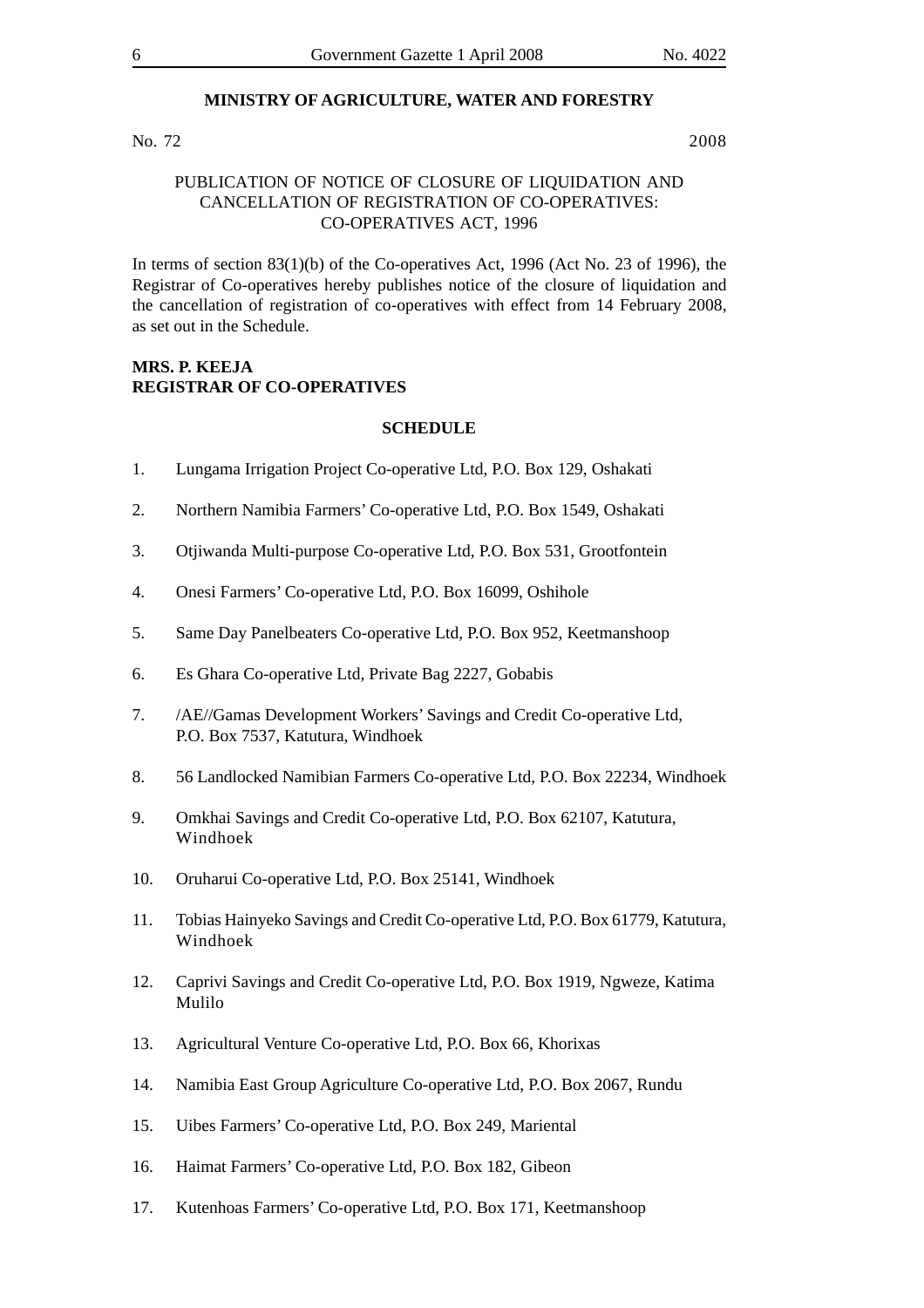| 18. | Kriess Farmers' Co-operative Ltd, P.O. Box 98, Mariental                    |
|-----|-----------------------------------------------------------------------------|
| 19. | Grootswartkop Farmers' Co-operative Ltd, P.O. Box 123, Bethanie             |
| 20. | Roots Co-operative Ltd, P.O. Box 461, Omaruru                               |
| 21. | Bloukheil Suid Co-operative Ltd, P.O. Box 841, Keetmanshoop                 |
| 22. | Zambezi Building Co-operative Ltd, P.O. Box 192, Katima Mulilo              |
| 23. | Kuhu Co-operative Ltd, P.O. Box 964, Ngweze                                 |
| 24. | Lumanzala Farmers' Co-operative Ltd, P.O. Box 2593, Ngweze                  |
| 25. | Omdraai Saamstaan Co-operative Ltd, P.O. Box 1550, Gobabis                  |
| 26. | Helpmekaar Savings and Credit Co-operative Ltd, P.O. Box 10639, Windhoek    |
| 27. | Tuyakula Youth Brick Makers' Co-operative Ltd, P.O. Box 988, Oshakati       |
| 28. | Kunene Agricultural Producers' Co-operative Ltd, P.O. Box 138, Kamanjab     |
| 29. | Nossob Omkhaidara Co-operative Ltd, P.O. Box 60550, Katutura, Windhoek      |
| 30. | Ibbu Community Co-operative Ltd, Private Bag 6027, Bukalo, Caprivi          |
| 31. | Kongola Farmers' Co-operative Ltd, P.O. Box 766, Ngweze, Katima Mulilo      |
| 32. | Sauzuo Farmers' Co-operative Ltd, P.O. Box 179, Katima Mulilo               |
| 33. | Nambwa Farmers' Co-operative Ltd, P.O. Box 13333, Ngweze, Katima Mulilo     |
| 34. | Okahenge Community Based Co-operative Ltd, P.O. Box 24247, Windhoek         |
| 35. | Ongendo Multi-purpose Co-operative Ltd, P.O. Box 91, Otjinene               |
| 36. | Ouxuku Savings and Credit Co-operative Ltd, P.O. Box 712, Oranjemund        |
| 37. | !Annes Mutago Farmers' Co-operative Ltd, Private Bag 1025, Rehoboth         |
| 38. | Namibia Katemo Agricultural Co-operative Ltd, P.O. Box 456, Rundu           |
| 39. | Kamana Kandongo Co-operative Ltd, P.O. Box 22790, Windhoek                  |
| 40. | Gabes Farmers' Co-operative League Ltd, P.O. Box 80, Karasburg              |
| 41. | Ada Omkhaisen Farmers' Co-operative Association Ltd, P.O. Box 291, Khorixas |

\_\_\_\_\_\_\_\_\_\_\_\_\_\_\_\_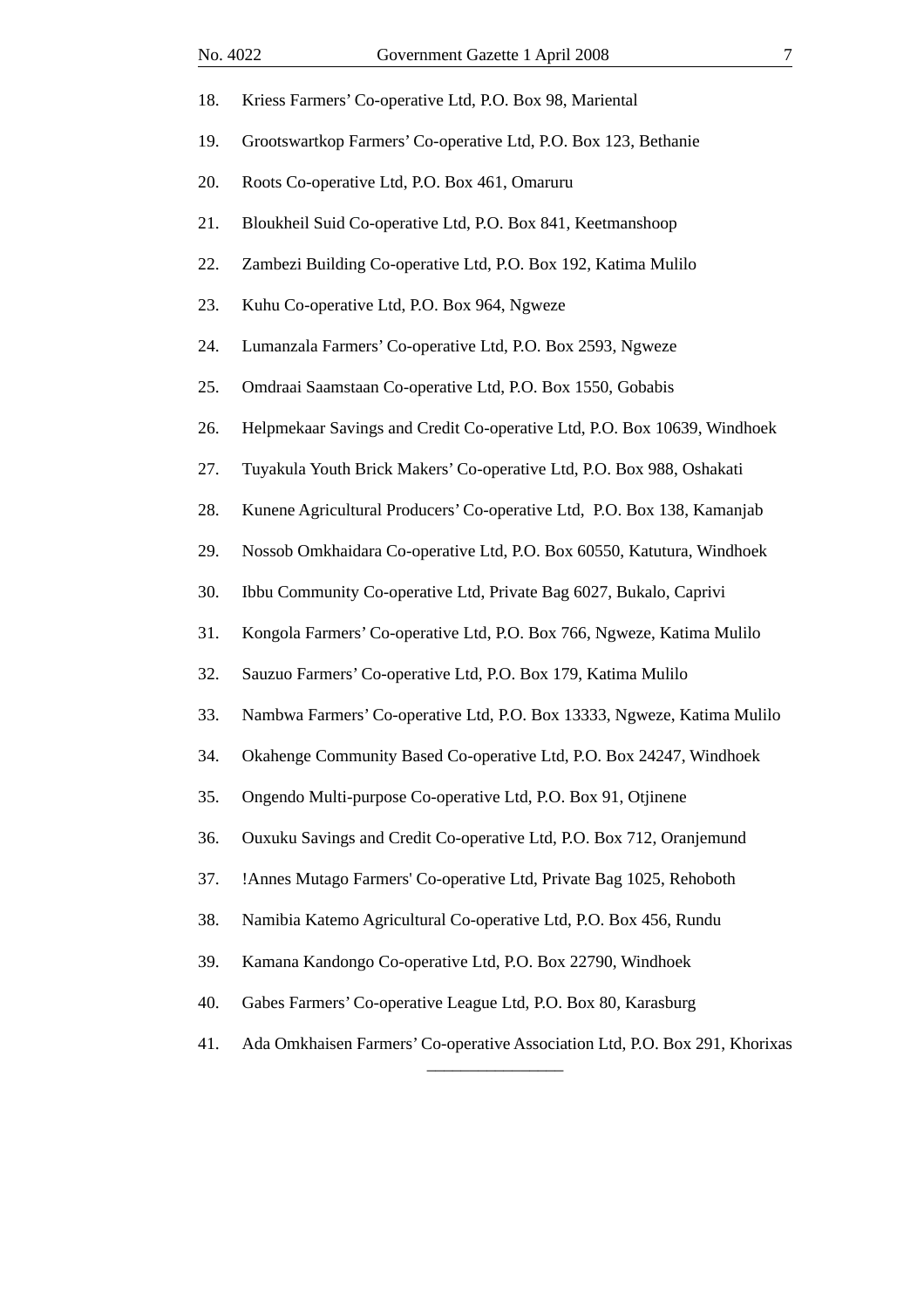#### **MINISTRY OF WORKS, TRANSPORT AND COMMUNICATION**

No. 73 2008

#### AMENDMENT TO ROAD TRAFFIC AND TRANSPORT REGULATIONS: ROAD TRAFFIC AND TRANSPORT ACT, 1999

The Minister of Works, Transport and Communication has under section 91 of the Road Traffic and Transport Act, 1999 (Act No. 22 of 1999), made the regulations set out in the Schedule.

#### **SCHEDULE**

**1.** In these regulations, "the Regulations" means the Road Traffic and Transport Regulations, 2001 promulgated under Government Notice No. 53 of 30 March 2001, as amended by Government Notices No. 97 of 29 May 2001, No. 103 of 01 July 2002, No. 161 of 26 September 2002, No. 163 of 26 September 2002, No. 205 of 28 September 2004, No. 206 of 28 September 2004, No. 32 of 1 April 2005, No. 45 of 9 May 2005, No. 183 of 20 December 2005, No. 188 of 1 November 2006, No. 104 of 4 June 2007, No. 172 of 17 September 2007 and No. 2 of 2 January 2008.

#### **Amendment of regulation 31 of the Regulations**

**2.** Regulation 31 of the Regulations is amended by the substitution for subregulation (2) of the following subregulation:

- "(2) An application referred to in subregulation (1) must be accompanied by -
- (a) acceptable identification of the owner of the motor vehicle and, if the owner is a body of persons, acceptable identification of its proxy and representative and a letter of proxy;
- (b) the appropriate motor vehicle license fees prescribed in terms of section 18 of the Road Fund Administration Act, 1999 (Act No. 18 of 1999);
- (c) if applicable the penalties and arrear license fees referred to in regulations 92 and 94;
- (d) if required in terms of section 58 of the Act, a roadworthy certificate;
- (e) if the Government owns the motor vehicle concerned, a licence number referred to in regulation 34(3) allocated by the relevant Ministry;
- (f) if applicable, the motor vehicle licence;
- (g) a certified copy of the certificate of entitlement issued in terms of regulation 39(11), if the applicant has applied for a personalized licence number; or
- (h) in the case of a motor vehicle that is subject to the payment of travelling distance charges as contemplated in section 18(1)(a) of the Road Fund Administration Act, 1999 (Act No. 18 of 1999), proof of payment of such charges.".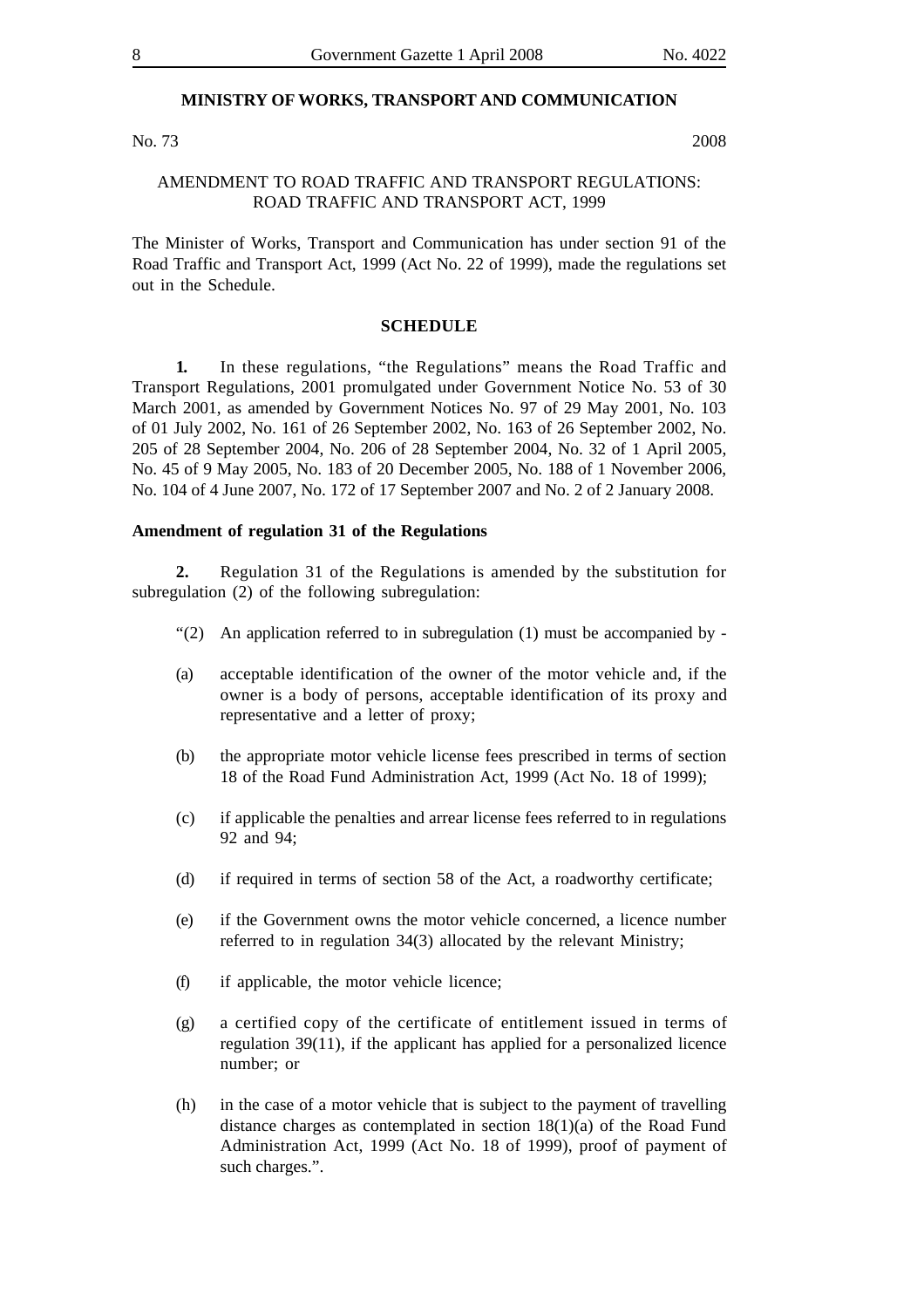#### **Amendment of regulation 32 of the Regulations**

- **3.** Regulation 32 of the Regulations is amended by -
- (a) the substitution for paragraph (e) of subregulation (2) of the following paragraph (e):
	- "(e) subject to subregulations (4) and (6), issue a licence disc on the approved form, which serves as proof that the motor vehicle is licenced; and"; and
- (b) the addition of the following subregulation after subregulation (5):
	- "(6) If the operator of the motor vehicle concerned is liable to pay travelling distance charges in relation to the motor vehicle concerned, and the application for licencing of the motor vehicle referred to in regulation 31(2)(h) is not accompanied by proof of payment of such charges, the registering authority may not issue a licence disc until the owner of that motor vehicle submits such proof to that registering authority.".

# **General Notices**

\_\_\_\_\_\_\_\_\_\_\_\_\_\_\_\_

#### **AROAB VILLAGE COUNCIL**

No. 77 2008

#### NOTICE OF VACANCY IN THE MEMBERSHIP OF THE VILLAGE COUNCIL OF AROAB

Notice is hereby given in terms of Section 13(3) of the Local Authorities Act, 1992 (Act No. 23 of 1992) as amended, that Councillor J. W. Esau vacant her office from the 11 February 2008.

Notice is further hereby given to the Democracy of Turnhalle Alliancy to nominate a member of the Village Council of Aroab within 3(three) months from the date of publication of this notice.

#### **E.M. LAUBSCHER VILLAGE SECRETARY VILLAGE COUNCIL OF AROAB**

#### **MUNICIPALITY OF USAKOS**

\_\_\_\_\_\_\_\_\_\_\_\_\_\_\_\_

No. 78 2008

#### NOTICE OF VACANCY IN THE MEMBERSHIP OF THE USAKOS MUNICIPAL COUNCIL

Notice is hereby given in terms of Section  $13(2)(3)(a)(i)$  of the Local Authorities Act, (Act No. 23 of 1992), as amended, that a vacancy occurred in the membership of the Usakos Municipal Council on Friday, 21 February 2008 with the passing away of Councillor Pieter Pihe Hermann. Swapo Party of Namibia is further notified to fill the vacancy within three months after the appearance of this notice.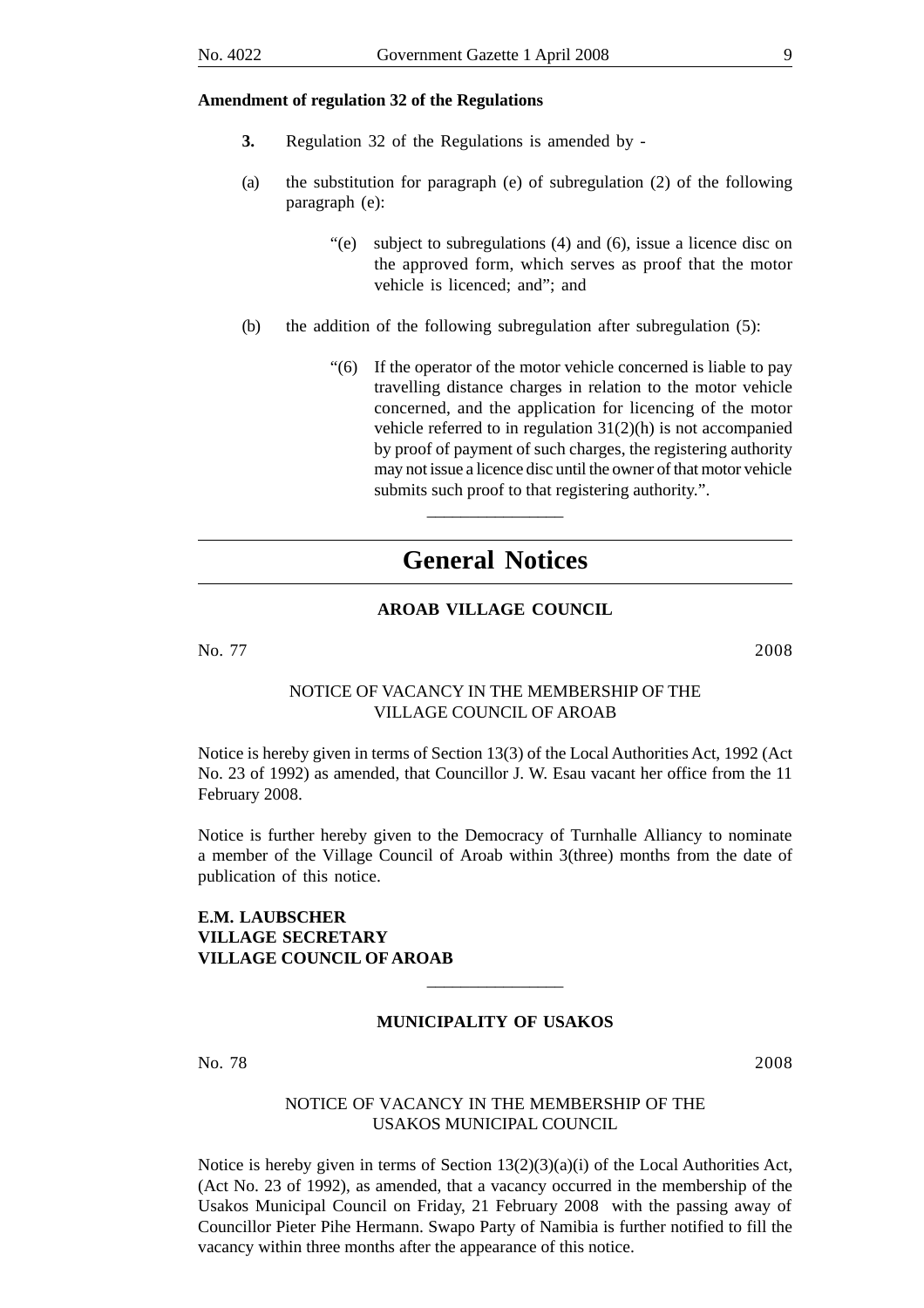# **J.E. JANTZE CHIEF EXECUTIVE OFFICER**

#### **MINISTRY OF YOUTH, NATIONAL SERVICE, SPORT AND CULTURE**

\_\_\_\_\_\_\_\_\_\_\_\_\_\_\_\_

No. 79 2008

#### PROHIBITION OF DEMOLITION OF CERTAIN BUILDINGS IN A CONSERVATION AREA: NATIONAL HERITAGE ACT, 2004

Under section 54(11) of the National Heritage Act, 2004 (Act No. 27 of 2004), the National Heritage Council prohibits the demolition of any building which is 50 or more years situated within a conservation area declared as such in General Notice No. 260 of September 2006 without the written consent of the Council.

#### **K.M. ARIBEB DIRECTOR NATIONAL HERITAGE COUNCIL** Windhoek, 3 March 2008

No. 80 2008

### PERMANENT CLOSURE OF PORTION A AND B OF THE REMAINDER OF PORTION 1 OF THE FARM OKAHAO TOWNLANDS NO. 989 AS A STREET

\_\_\_\_\_\_\_\_\_\_\_\_\_\_\_\_

Notice is hereby given in terms of Section 50 of the Local Authorities Act of 1992 (Act No. 23 of 1992), that the Okahao Town Council proposes to permanently close Portion A and B of the Remainder of Portion 1 of the Farm Okahao Townlands No. 989 as a Street as indicated on plan Okahao 7-4 which lays for inspection during office hours at the offices of the Okahao Town Council.

Also please take notice that any person objecting against the permanent closure as indicated above may lodge an objection together with the grounds thereof, with the Chief Executive Officer, Okahao Town Council, and or with Stubenrauch Planning Consultant cc, in writing before or on **29 April 2008.**

| Applicant: Stubenrauch Planning Consultant cc | The Chief Executive Officer |
|-----------------------------------------------|-----------------------------|
| PO Box 11869                                  | Okahao Town Council         |
| Windhoek                                      | P.O. Box 699                |
| Tel.: 061-251189                              | Okahao                      |
|                                               |                             |

#### **NAMIBIAN COMMUNICATIONS COMMISSION**

No. 81 2008

#### APPLICATION FOR A INTERNATIONAL DATA GATEWAY LICENCE

In accordance with Section  $22A(2)(a)$  of the Namibian Communications Commission Act, 1992, (Act No. 4 of 1992), the following Company applied for International Data Gateway licence as indicated below;

#### Name of Organization: **MOBILE TELECOMMUNICATION LTD**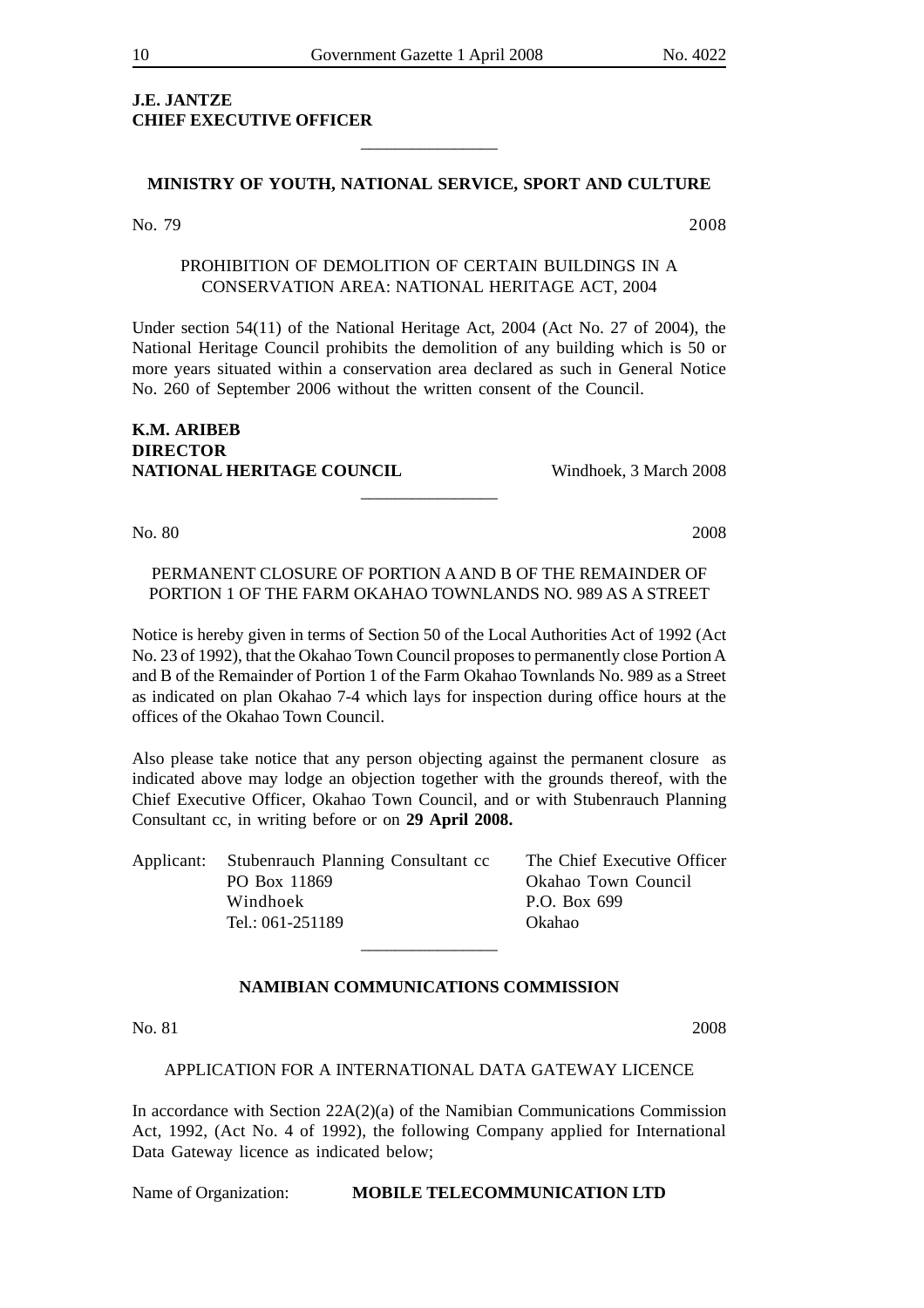Section 22A(2)(b) of the said Act provides that "any person may within fourteen days of publication of a notice in terms of sub-section 22A(2)(a) lodge with the Commission written representations opposing the issue of a license and such representations shall be taken into account when the Commission considers the application".

| Contact Person: | Johan Schutte: Senior Control Officer |
|-----------------|---------------------------------------|
|                 | Lineekela Nandjedi: Chief Clerk       |

Namibian Communications Commission Secretariat Private Bag 13309 Windhoek

| Telephone |                | 061 -222666     |
|-----------|----------------|-----------------|
| Telefax   | $\ddot{\cdot}$ | $061 - 222790$  |
| E-mail    | ٠              | info@ncc.org.na |

**D. IMBILI CHAIRPERSON**

#### **NAMIBIAN COMMUNICATIONS COMMISSION**

\_\_\_\_\_\_\_\_\_\_\_\_\_\_\_\_

No. 82 2008

#### RENEWAL OF SATELLITE EARTH STATION LICENCE

In accordance with sections  $22A(a)3(a)$  of the Namibian Communications Commission Act, 1992 (Act No. 4 of 1992), the following company has been granted the renewal of their Satellite Earth Station licence for five years period.

|          |             | Company Name : CHINA SPACE I L&C STATION.  |
|----------|-------------|--------------------------------------------|
|          |             | Name of Station : CHINA SPACE TT&C STATION |
| Location | $1 - 1 - 1$ | Swakopmund                                 |

Company Name : CHINA SPACE TT&C STATION.

**D. IMBILI CHAIRPERSON**

#### **NAMIBIAN COMMUNICATIONS COMMISSION**

\_\_\_\_\_\_\_\_\_\_\_\_\_\_\_\_

No. 83 2008

APPLICATION FOR AN INTERNATIONAL DATA GATEWAY LICENCE

In accordance with Section  $22A(2)(a)$  of the Namibian Communications Commission Act, 1992, (Act No. 4 of 1992), the following Company applied for International Data Gateway licence as indicated below;

Name of Organization : POWERCOM PTY Ltd t/a CELLONE

Section 22A(2)(b) of the said Act provides that "any person may within fourteen days of publication of a notice in terms of sub-section 22A(2)(a) lodge with the Commission written representations opposing the issue of a license and such representations shall be taken into account when the Commission considers the application".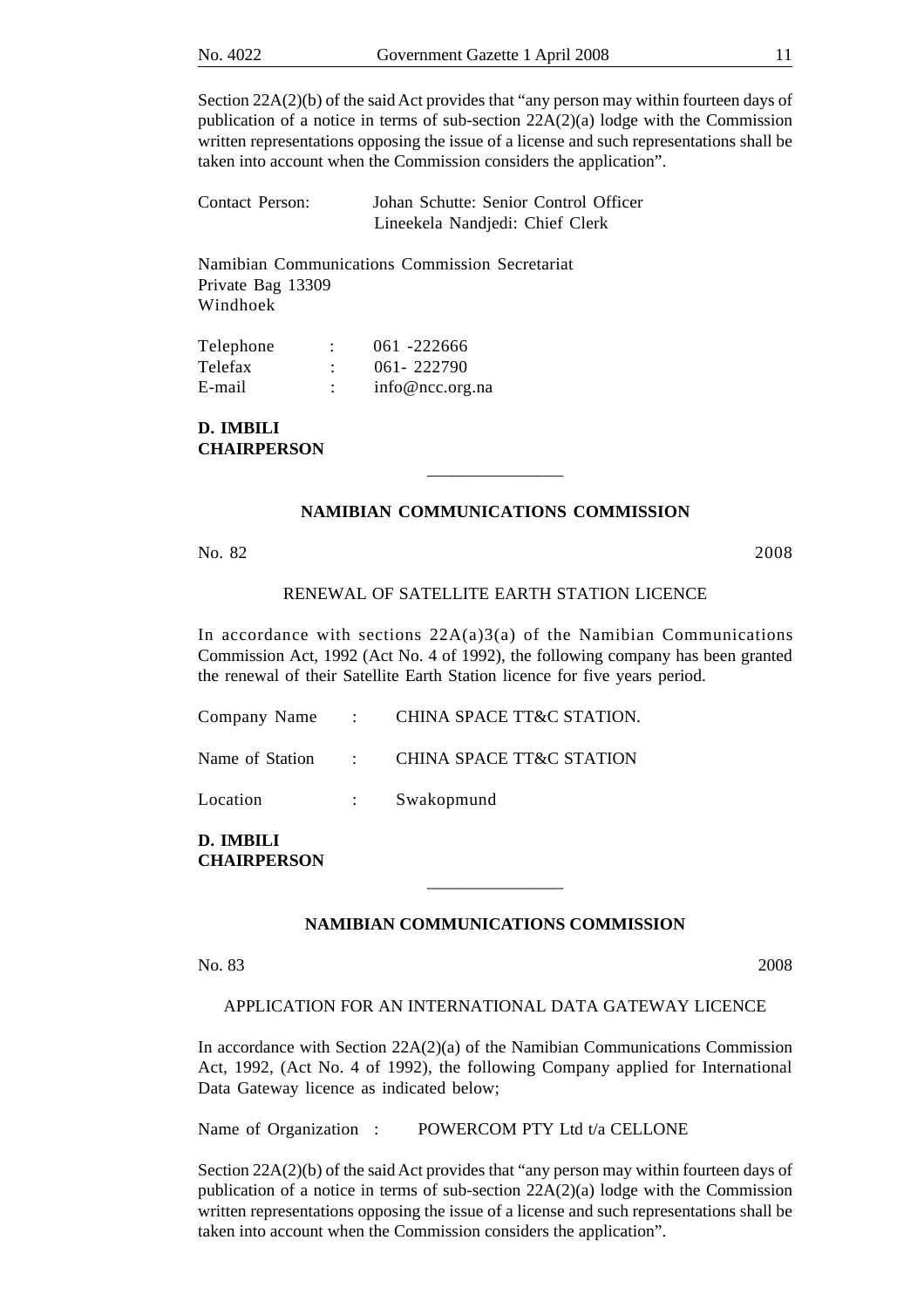| 12                              |                      | Government Gazette 1 April 2008                                          | No. 4022 |
|---------------------------------|----------------------|--------------------------------------------------------------------------|----------|
| Contact Person :                |                      | Johan Schutte: Senior Control Officer<br>Lineekela Nandjedi: Chief Clerk |          |
| Private Bag 13309<br>Windhoek   |                      | Namibian Communications Commission Secretariat                           |          |
| Telephone                       |                      | $\therefore$ 061 -222666                                                 |          |
| Telefax                         |                      | $\therefore$ 061-222790                                                  |          |
| E-mail                          | $\ddot{\phantom{a}}$ | info@ncc.org.na                                                          |          |
| D. IMBILI<br><b>CHAIRPERSON</b> |                      |                                                                          |          |
|                                 |                      |                                                                          |          |

#### **VETERINARY COUNCIL OF NAMIBIA**

No. 84 2008

#### NOMINATION OF CANDIDATES FOR THE ELECTION OF MEMBERS OF THE VETERINARY COUNCIL

Notice is hereby given in terms of the regulation 3 of the Regulations relating to the Veterinary and Para-Veterinary Professions promulgated by Government Notice No. AG. 76 in Official Gazette 5142 of 17 May 1985, that;

- 1. The Registrar awaits nominations of candidates for the election of two (2) members of the Veterinary Council referred to in Section 5(1)(c) of the Veterinary and Para-Veterinary Professions Proclamation, 1984 (Proclamation AG. 14 of 1984);
- 2. The nomination day shall be Friday, 31st May 2008, being the last day for the submission of nominations.

#### **Remarks:**

The election arises from the expiration of the terms of office on the Council for Dr AM Hartmann and Dr AANW Olivier on 31st July 2008. Nominations are therefore awaited for the filling of the two vacancies which would otherwise exist on the Council as of 1st August 2008.

The said members are eligible for re-election and may be nominated if they are willing to serve on Council for a further term.

Each enfranchised voter is entitled to nominate two (2) candidates. Nomination of candidates shall be in the form set out in Annexure A of the said Regulations and shall be lodged with the Registrar not later than 16:00 on Nomination Day. A separate form is to be used for each candidate. Each such form must be duly completed and shall be signed by the nominee, the proposer and the seconder. For the convenience of enfranchised voters, forms are available from the Registrar.

#### **A.L. MARAIS REGISTRAR THE VETERINARY COUNCIL OF NAMIBIA**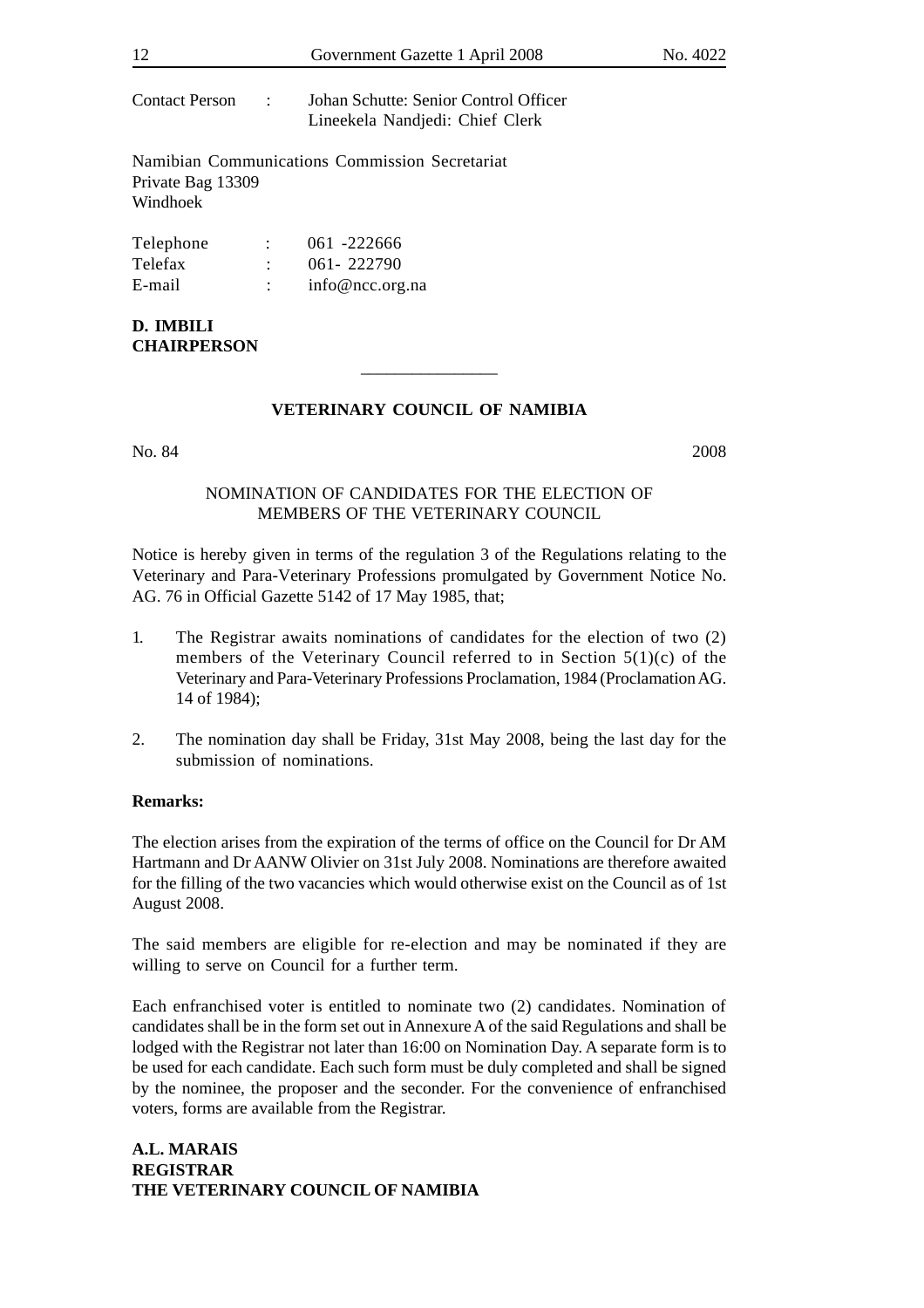### **P.O. BOX 20307 WINDHOEK**

#### **KALKRAND VILLAGE COUNCIL**

\_\_\_\_\_\_\_\_\_\_\_\_\_\_\_\_

No. 85 2008

#### **TARIFFS**

The Village Council of Kalkrand has under section 30(1)(u) of the Local Authority Act, 1992 (Act No. 23 of 1992) determine the tariffs and charges for the supply of water and electricity as set out in the Schedule for 2007/2008.

| <b>Tariff Description</b>                                           | <b>Note</b>    | 2006/2007<br><b>Existing</b><br><b>Tariffs</b><br><b>N\$</b> | 2007/2008<br>Proposed Increase<br><b>Tariffs</b><br><b>N\$</b> | $\frac{0}{0}$ |
|---------------------------------------------------------------------|----------------|--------------------------------------------------------------|----------------------------------------------------------------|---------------|
| <b>ELECTRICITY SUPPLY TARIFFS</b>                                   |                |                                                              |                                                                |               |
| Monthly basic charge Residential and<br><b>Business</b>             |                |                                                              |                                                                |               |
| Single phase (Residential)<br>Three phase and single phase          | N\$ 2.50 x Amp | 2.50                                                         | 2.50                                                           | 0%            |
| (Business)<br>Customers above 60 Amp                                | N\$ 3.80 x Amp | 3.80                                                         | 3.80                                                           | 0%            |
| Three phase                                                         | N\$ 3.90 x Amp | 3.90                                                         | 3.90                                                           | 0%            |
| <b>CONNECTION FEES (new)</b><br>Residential                         |                |                                                              |                                                                |               |
| Single phase (Conventional $&$ Pre-paid)<br>Three phase             |                |                                                              | Actual $cost + 15%$<br>Actual cost $+15%$                      |               |
| All other customers<br>All phases                                   |                |                                                              | Actual cm $st+15%$                                             |               |
| Re-/Disconnection (own request)                                     |                | 25.00                                                        | 50.00                                                          | 100%          |
| Re-/ Disconnection (Non-payment)                                    |                | 50.00                                                        | 100.00                                                         | 100%          |
| <b>ENERGY CHARGES</b> (Tariffs per kWh unit)<br><b>CONVENTIONAL</b> |                |                                                              |                                                                |               |
| Residential                                                         | 0.69           | 0.77                                                         | 12%                                                            |               |
| <b>Business</b>                                                     | 0.62           | 0.70                                                         | 13%                                                            |               |
| <b>PREPAID</b>                                                      |                |                                                              |                                                                |               |
| Residential                                                         | 0.69           | 0.77                                                         | 12%                                                            |               |
| <b>Business</b>                                                     | 0.62           | 0.70                                                         | 13%                                                            |               |

### **ELECTRICITY**

Testing of defect meters

Testing of defect meters is free of charge where it is found that the meter is defect. If it is found that the meter registered correctly, the customer must bear the actual cost of the test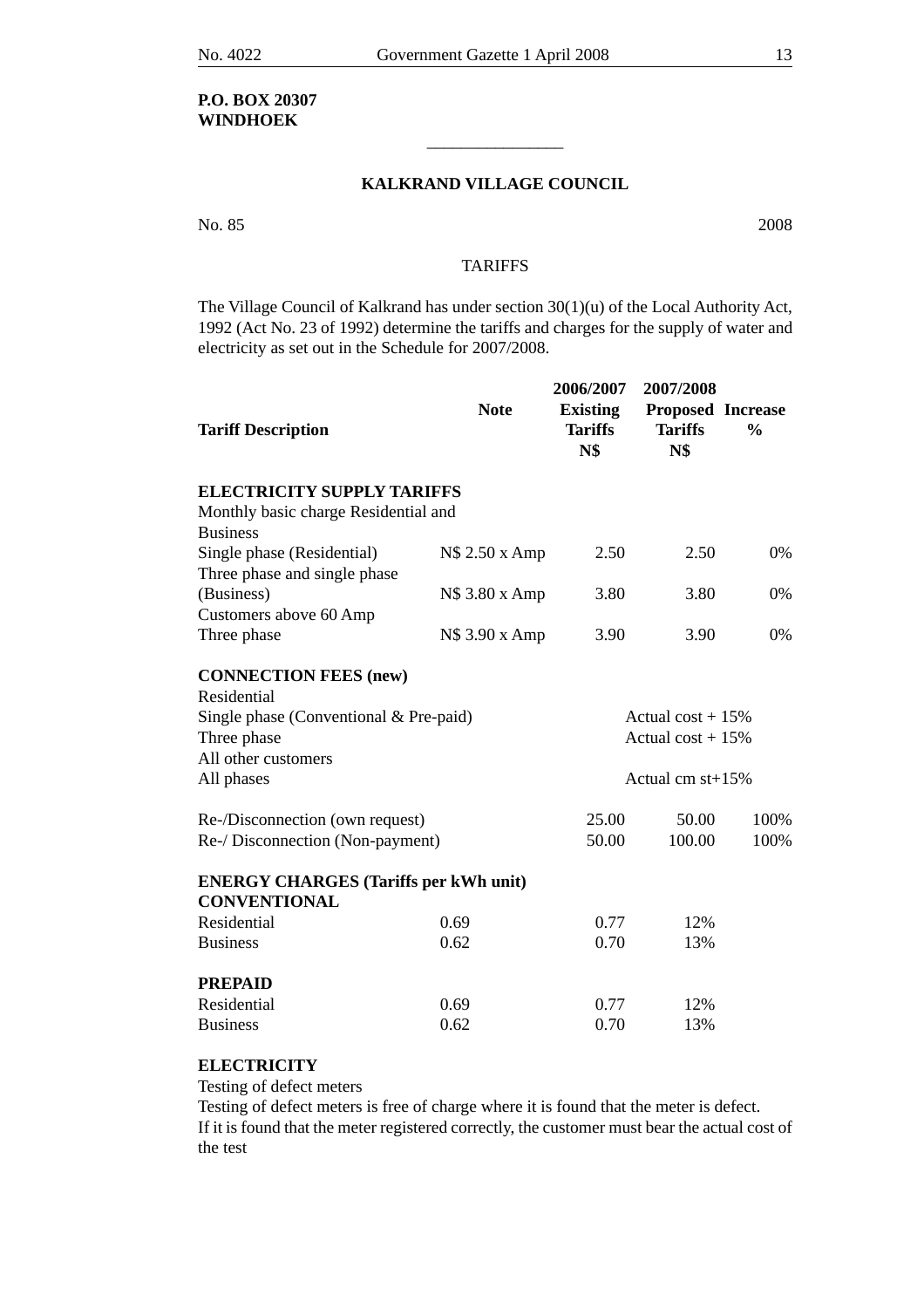#### **GENERAL/ELECTRICITY**

If meters are out of order, the Council reserves the right 1 to determine an average consumption based on pm If in the case of vandalism a fee amounting to the actual cost of the meter will be payable.

| <b>WATER SUPPLY TARIFFS</b>                    |        |                         |      |
|------------------------------------------------|--------|-------------------------|------|
| Residential unit price KI                      | 9.05   | 9.50                    | 5%   |
| Business unit price KI                         | 9.05   | 9.50                    | 5%   |
| Consumption per unit                           |        |                         |      |
| <b>MONTHLY BASIC CHARGES</b>                   |        |                         |      |
| Residential (from erf boundary)                | 25.00  | 30.00                   | 20%  |
| <b>Business</b>                                | 75.00  | 90.00                   | 20%  |
| <b>CONNECTION FEES (1 m from Erf boundary)</b> |        |                         |      |
| Residential (20mm standard)                    | 250.00 | Actual cost + $15\%$ V, |      |
| <b>Business</b>                                | 350.00 | Actual cost + $15\%$ V, |      |
| Other customers                                |        |                         |      |
| (50mm and more)                                | 500.00 | Actual cost + $15\%$ V, |      |
| <b>DISCONNECTION</b>                           |        |                         |      |
| Reconnection - non payment                     | 25.00  | 50.00                   | 100% |
| Disconnection - non payment                    | 25.00  | 50.00                   | 100% |
| PREPAID WATER TOKENS                           |        |                         |      |
| New connection                                 | Free   |                         |      |
| Replacement                                    | 100.00 | 150.00                  |      |

#### **WATER**

Testing of defective meters is free of charge where it is found that the meter has a defect. If found in sound working condition, the customer must pay the actual cost.

#### **ILLEGAL WATER CONNECTIONS**

| Bypass, sabotage or tempering water meter    |        |                        |       |
|----------------------------------------------|--------|------------------------|-------|
| <b>First Offence</b>                         |        | $1000 +$ consumption   |       |
| Second Offence                               |        | Legal Action           |       |
| <b>SEWERAGE</b>                              |        |                        |       |
| New connection                               |        | Actual cost + $15\%$ V |       |
| <b>SEWERAGE BASIC CHARGES</b>                |        |                        |       |
| Residential                                  | 5.00   | 10.00                  | 100%  |
| <b>Business</b>                              | 5.00   | 10.00                  | 100%  |
| Sewerage pumps:                              | 30.30  | 30.30                  | $0\%$ |
| <b>REFUSE REMOVAL</b>                        |        |                        |       |
| Removal per standard                         |        |                        |       |
| Residential                                  | 29.20  | 29.20                  | 0%    |
| <b>Business</b>                              | 29.20  | 50.00                  | 71%   |
| Removal of garden refuse on request          | 100.00 | 100.00                 | $0\%$ |
| Removal of Building Rubble per lorry         |        |                        |       |
| and part thereof                             | 100.00 | 100.00                 | 0%    |
| Delivery of sand/gravel garden soil per load | 100.00 | 100.00                 | $0\%$ |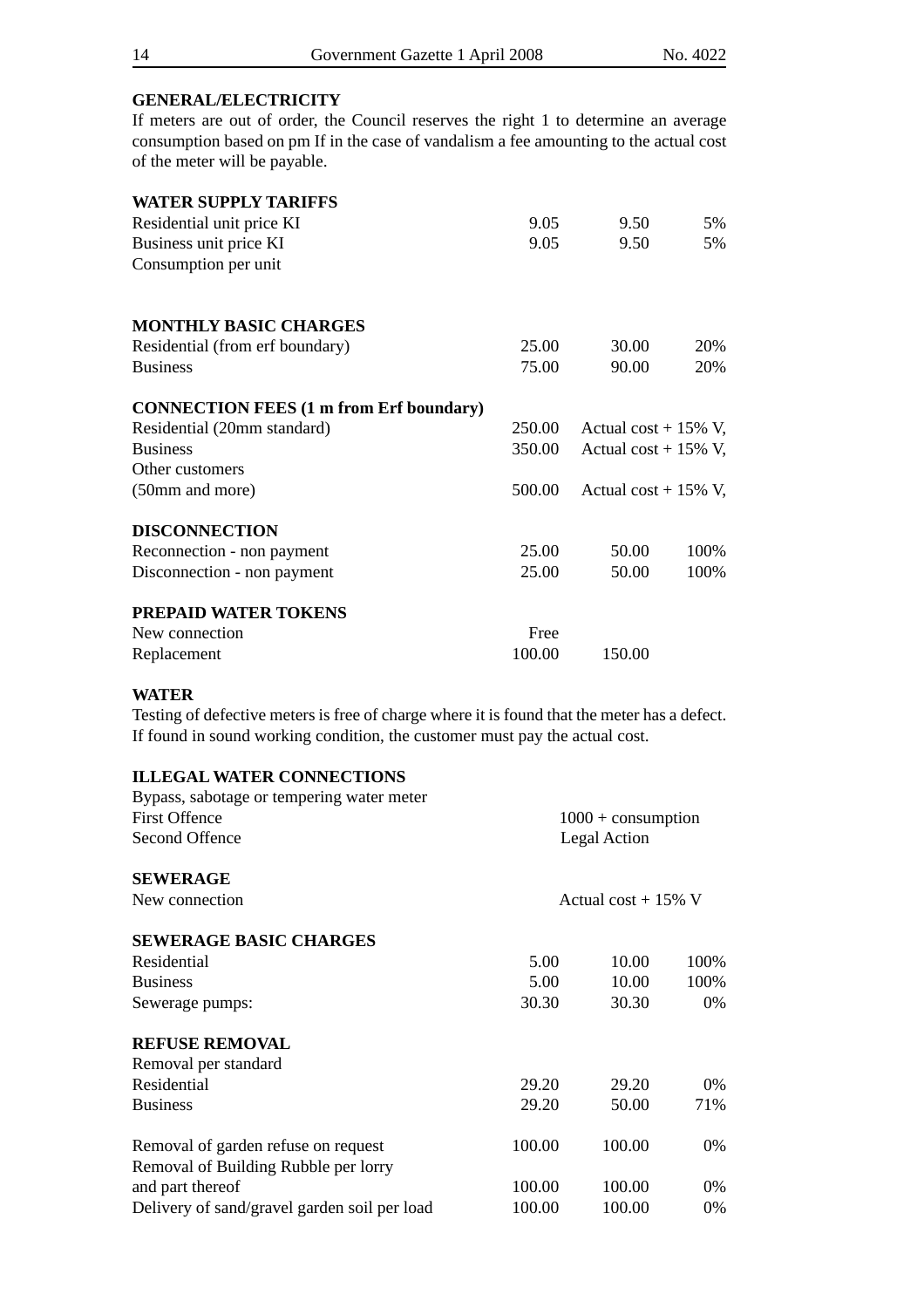| <b>ILLEGAL DUMPING OF REFUSE</b> |                          |        |              |
|----------------------------------|--------------------------|--------|--------------|
|                                  | 0.00                     | 100.00 |              |
|                                  | 0.00                     | 250.00 |              |
|                                  |                          |        |              |
|                                  |                          |        |              |
| $p/m$ per small                  | 3.00                     | 3.00   | 0%           |
| $p/m$ per small                  | 0.50                     | 0.50   | 0%           |
| p/m per large                    | 1.50                     | 1.50   | 0%           |
|                                  |                          |        |              |
|                                  |                          |        |              |
| per N\$ valuation                | 0.05                     | 0.09   |              |
|                                  |                          |        |              |
| per N\$ valuation                | 0.05                     | 0.09   |              |
|                                  |                          |        |              |
| per N\$ valuation                | 0.0029                   | 0.0035 |              |
|                                  | 0.0029                   | 0.0035 |              |
| per N\$ valuation                | 0.0029                   | 0.0035 |              |
|                                  |                          |        |              |
|                                  |                          |        |              |
|                                  | 0.00                     | 1.20   |              |
| sqm                              | 0.00                     | 2.50   |              |
| sqm                              | 0.00                     | 3.00   |              |
| sqm                              | 0.00                     | 3.50   |              |
|                                  | per N\$ valuation<br>sqm |        | Legal Action |

# **BUILDING PLANS**

Building plans must be submitted to the Council before any person intend to erect a new building or make alterations to an existing building within Local Authorities area. No building shall be constructed/altered unless with the approval of the Council.

| <b>CEMETERY</b>                               |          |       |        |     |
|-----------------------------------------------|----------|-------|--------|-----|
| Reserve grave                                 | Adult    | 0.00  | 100.00 |     |
| <b>Burial</b> fees                            | Children | 0.00  | 50.00  |     |
| Adult                                         |          | 20.00 | 30.00  |     |
| Children                                      |          | 10.00 | 15.00  |     |
| Welfare case (with from relevant authorities) |          |       | 0.00   |     |
| <b>ADVERTISEMENT BOARD SIGNS</b>              |          |       |        |     |
| On pavements                                  |          | 0.00  | 200.00 |     |
| <b>DUPLICATING SERVICES &amp; FAXES</b>       |          |       |        |     |
| A4 per copy                                   |          | 1.00  | 1.50   | 50% |
| Incoming faxes                                |          | 1.00  | 1.50   | 50% |
| Outgoing fax per page                         |          | 2.00  | 3.00   | 50% |
| <b>CERTIFICATES</b>                           |          |       |        |     |
| Clearance Certificate                         |          | 0.00  | 100.00 |     |
| <b>Valuation Certificate</b>                  |          | 0.00  | 100.00 |     |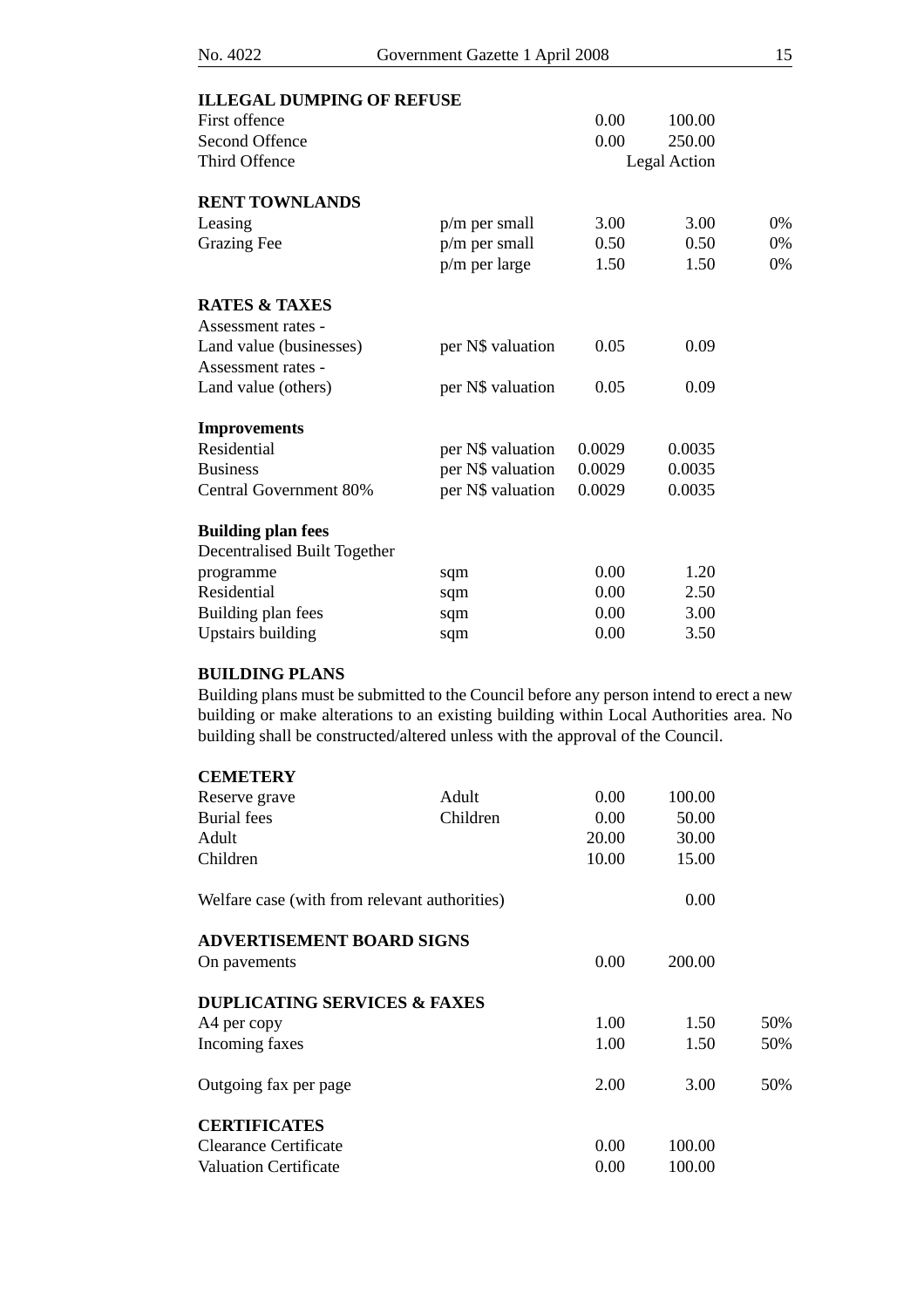| 16                           | Government Gazette 1 April 2008                   |      |        | No. 4022 |
|------------------------------|---------------------------------------------------|------|--------|----------|
|                              | <b>MACHINERY &amp; EQUIPMENT</b>                  |      |        |          |
|                              | Tractor per hour or part thereof $+$ trip 5,00/km | 0.00 | 50.00  |          |
| Chairs per day               |                                                   | 1.00 | 1.00   | 0%       |
|                              | Tent: 5 x 5m per day or part thereof              | 0.00 | 50.00  |          |
|                              | : 5 x 10m per day or part thereof                 | 0.00 | 100.00 |          |
| <b>BRICKS</b>                |                                                   |      |        |          |
| Small bricks per brick       |                                                   | 0.00 | 0.65   | $0\%$    |
| Big bricks per brick         |                                                   | 0.00 | 2.00   | $0\%$    |
| <b>RENTAL OF HOUSES</b>      |                                                   |      |        |          |
|                              | Bed & Breakfast: Single includes breakfast        | 0.00 | 150.00 |          |
|                              | : Double includes breakfast                       | 0.00 | 250.00 |          |
|                              | : Family room includes breakfast                  | 0.00 | 300.00 |          |
| <b>POUNDING FEES</b>         |                                                   |      |        |          |
| Large stock per day per head |                                                   | 0.00 | 20.00  |          |
| Small stock per day per head |                                                   | 0.00 | 10.00  |          |
| Illegal dumping              |                                                   | 0.00 | 100.00 |          |
| of the distance (per animal) | Delivering of animal to the pound irrespective    |      | 1.50   |          |
| TITUS                        |                                                   |      |        |          |

**CHAIRPERSON**

# **BANK OF NAMIBIA**

\_\_\_\_\_\_\_\_\_\_\_\_\_\_\_\_

No. 86 2008

# STATEMENT OF ASSETS AND LIABILITIES AS AT CLOSE OF BUSINESS ON 29 FEBRUARY 2008

|                                     |                    | $29 - 02 - 08$<br><b>N\$</b> | 31-01-08<br><b>N\$</b> |
|-------------------------------------|--------------------|------------------------------|------------------------|
| <b>ASSETS</b>                       |                    |                              |                        |
| External:                           |                    |                              |                        |
| Rand Cash                           |                    | 69,771,678                   | 153,329,754            |
| <b>IMF</b> - Special Drawing Rights |                    | 239,127                      | 225,443                |
| Investments                         | - Rand Currency    | 2,303,895,025                | 2,044,899,177          |
|                                     | - Other Currency   | 6,284,722,262                | 6,221,711,531          |
|                                     | - Interest Accrued | 316,585                      | 3,591,226              |
| Domestic:                           |                    |                              |                        |
| <b>Currency Inventory Account</b>   |                    | 24,920,406                   | 25,417,110             |
| Loans and Advances                  |                    | 878,491,833                  | 840,390,028            |